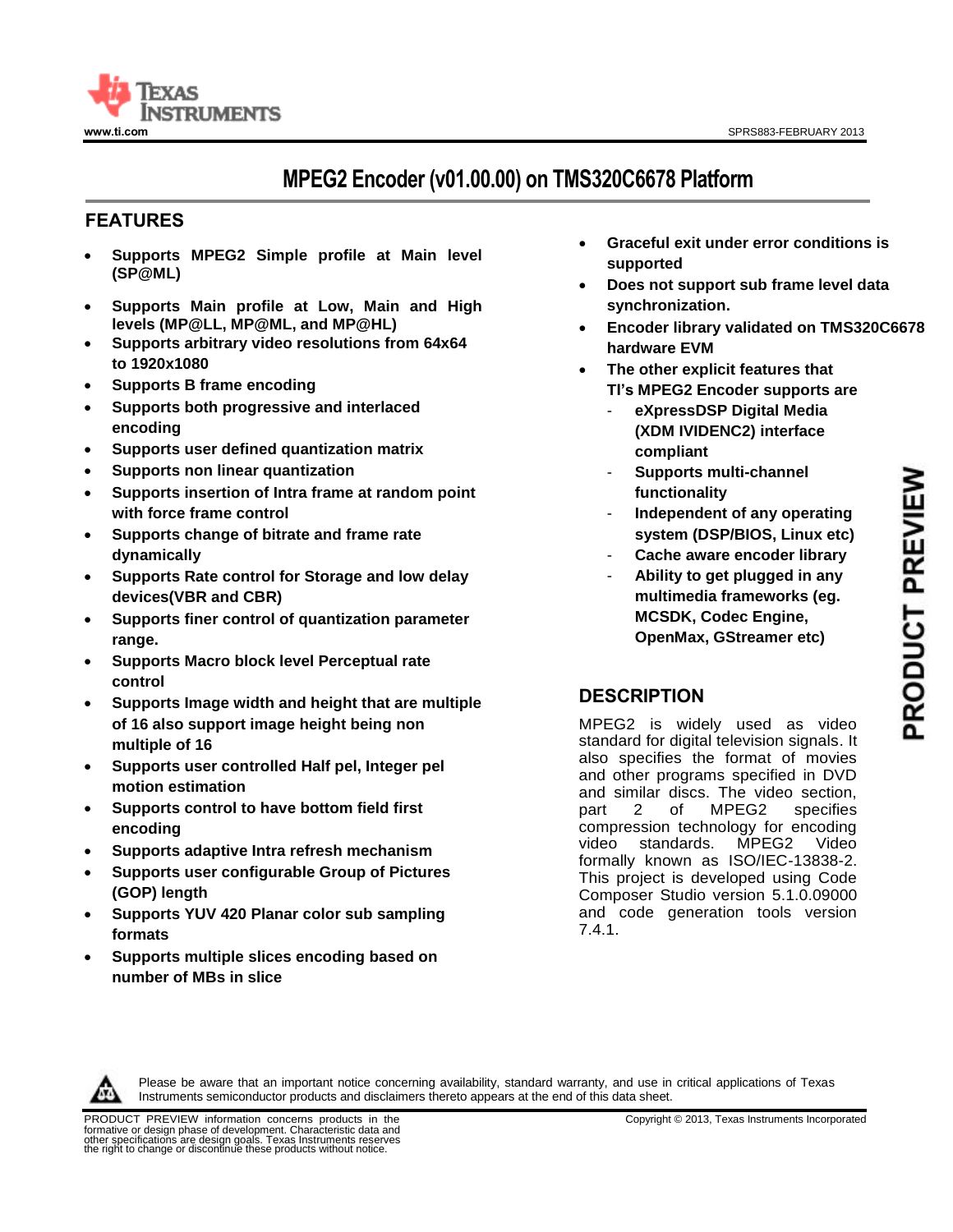

## **Performance and Memory Summary**

This section describes the performance and memory usage of the MPEG2 encoder tested on TMS320C6678 EVM

| <b>Table 1 Configuration Table</b>                                                        |               |  |  |  |
|-------------------------------------------------------------------------------------------|---------------|--|--|--|
| <b>CONFIGURATION</b>                                                                      | ID            |  |  |  |
| MPEG2 Main Profile, YUV420, I, P & B frames, Low Main and High Level, Single Core         | MPEG2 ENC 001 |  |  |  |
| MPEG2 Main Profile, YUV420, I, P & B frames, Low Main and High Level, Multi Core(4 Cores) | MPEG2 ENC 002 |  |  |  |

# **Table 2 Cycles Information - Profiled on TMS320C6678 EVM with Code Generation Tools Version 7.4.1**

| <b>CONFIGURATION ID</b> | PERFORMANCE STATISTICS (MEGA CYCLES PER SECOND) <sup>(1)</sup>                         |                           |                 |  |  |
|-------------------------|----------------------------------------------------------------------------------------|---------------------------|-----------------|--|--|
|                         | <b>TEST DESCRIPTION</b>                                                                | AVERAGE <sup>(2)(4)</sup> | $PEAK^{(3)(4)}$ |  |  |
| MPEG2 ENC 001           | Airshow_p1920x1080_420p_8bit.yuv, YUV420, VBR, IBBP @ 12Mbps @ 30<br>frames per second | 3982                      | 4162            |  |  |
|                         | Fruits_i1920x1080_420p_8bit.yuv, YUV420, VBR, IBBP @ 12Mbps @ 30<br>frames per second  | 3835                      | 3976            |  |  |
|                         | Airshow_p720x480_420p_8bit.yuv, YUV420, VBR, IBBP @ 4Mbps @ 30<br>frames per second    | 721                       | 758             |  |  |
| MPEG2 ENC 002           | Airshow_p1920x1080_420p_8bit.yuv, YUV420, VBR, IBBP @ 12Mbps @ 30<br>frames per second | 1116                      | 1153            |  |  |
|                         | Fruits_i1920x1080_420p_8bit.yuv, YUV420, VBR, IBBP @ 12Mbps @ 30<br>frames per second  | 1126                      | 1140            |  |  |

(1) Measured with C66x DSP 1250MHz clock, DDR3 1333MHZ clock, Program memory in SL2 memory, I/0 buffers in external memory and stack in internal L2 memory with cache configurations: 32KB L1P Program cache, 32KB L1D Data cache and 64KB L2 cache. Performance is measured using MCSDK test framework version 2.1.0.4 to make sure system overheads are included. There could be a variation of approximately 2-3% in the values.

(2) Average cycles are calculated as maximum of moving average of 30 frames, multiplied with 30 to get per second Mhz.

(3) Peak cycles are calculated as maximum of moving average of 3 frames multiplied with 30 to get per second Mhz. Peak

cycles are considered only after initial 2 seconds of encoding (to allow encoder to reach steady state).

(4) Performance is measured across the process call after all cores reach same sync point over 90 frames.

#### **Table 3 Memory Statistics of TMS320C6678 with Code Generation Tools Version 7.4.1**

|                         | <b>MEMORY STATISTICS</b> <sup>(1)(2)</sup>                      |                   |                 |                |              |
|-------------------------|-----------------------------------------------------------------|-------------------|-----------------|----------------|--------------|
| <b>CONFIGURATION ID</b> | <b>DATA MEMORY</b> $^{(3)}$ $^{(4)}$ $^{(5)}$<br><b>PROGRAM</b> |                   |                 |                | <b>TOTAL</b> |
|                         | <b>MEMORY</b>                                                   | <b>PERSISTENT</b> | <b>CONSTANT</b> | <b>SCRATCH</b> |              |
| MPEG2 ENC 001           | 359                                                             | 12917             | 9               | 0              | 13285        |
| MPEG2 ENC 002           | 359                                                             | 17837             | 9               | 0              | 18205        |

(1) All these memory requirements are for MPEG2 encoder library only. They do not include any memory requirements from test application side. Stack, heap and code requirements for test-application are extra.

(2) All memory requirements are expressed in kilobytes (1K bytes = 1024 bytes).

(3) The memory requirements given in Table 3 are calculated for1920x1080 resolution and YUV 420 Chroma sub sampling.

(4) Program code is stored in SL2 memory.<br>(5) Typical input and output buffers for 1920 Typical input and output buffers for 1920x1080 resolutions are as follows.

 Input Buffer: 3060KB Output Buffer: 2000KB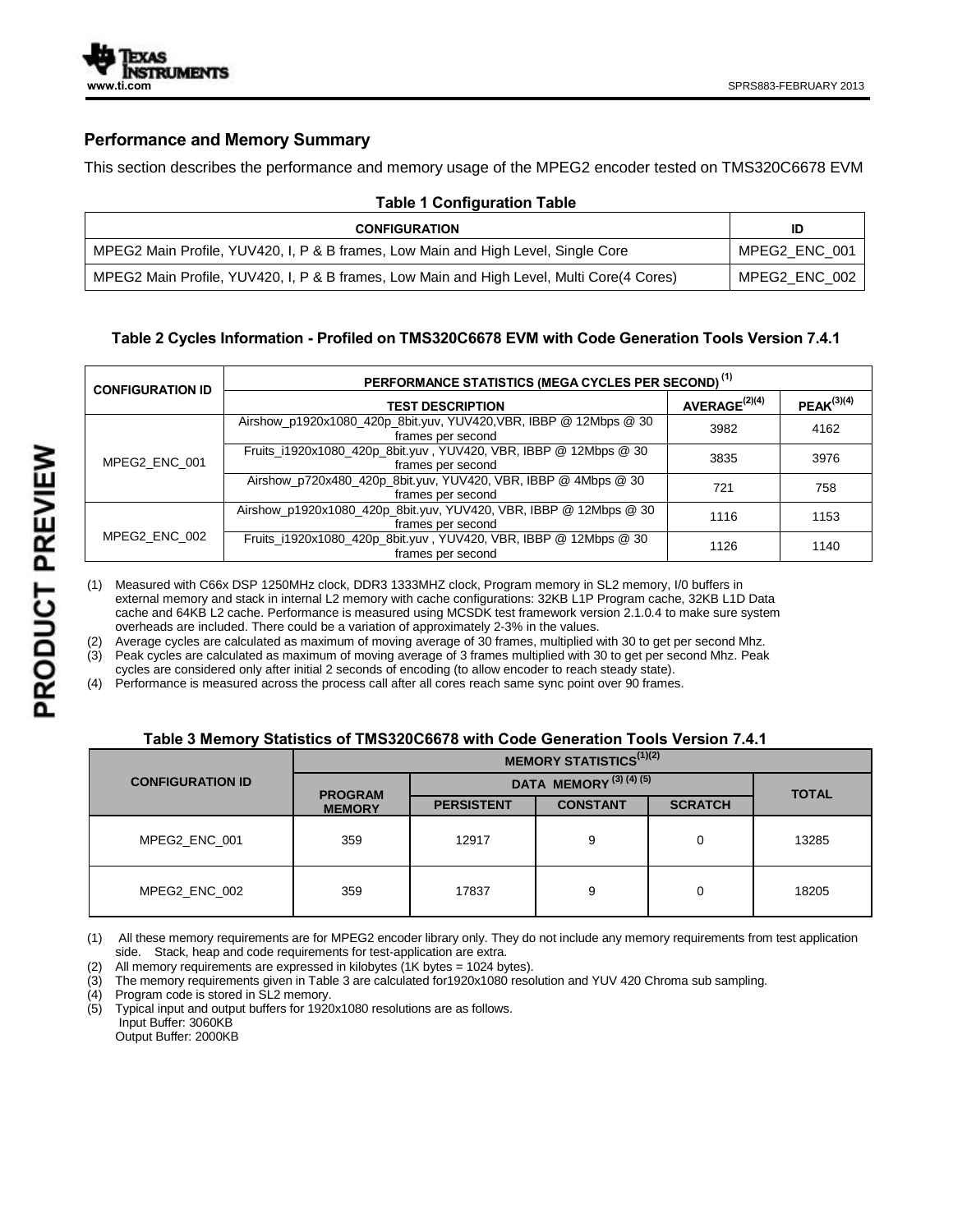|                                | DATA MEMORY - INTERNAL <sup>(1)(2)</sup> |                   |                |              |                  |              |
|--------------------------------|------------------------------------------|-------------------|----------------|--------------|------------------|--------------|
| <b>CONFIGURATION ID</b>        | <b>LOCAL L2</b>                          |                   |                |              |                  | <b>TOTAL</b> |
|                                | <b>CONSTANTS</b>                         | <b>PERSISTENT</b> | <b>SCRATCH</b> | <b>STACK</b> | <b>SHARED L2</b> |              |
| MPEG2_ENC_001<br>MPEG2 ENC 002 | 0                                        | 0                 | 244            | 16           | 40               | 300          |

#### **Table 4 Internal Data Memory Split-up**

(1) Encoder stack is mapped to Local L2 memory and not included in the above table.

(2) All memory requirements are expressed in kilobytes (1K bytes = 1024 bytes).

# **Table 5 Cache/SRAM configuration (1)**

| <b>NAME</b>          | <b>AVAILABLE</b> | <b>CACHE</b> | <b>SRAM</b> |
|----------------------|------------------|--------------|-------------|
| L1P (Program Memory) | 32KB             | 32KB         | 0KB         |
| L1D(Data Memory)     | 32KB             | 32KB         | 0KB         |
|                      | 512KB            | 64KB         | 448KB       |

(1) All above mentioned numbers are for all configurations (MPEG2\_ENC\_001, MPEG2\_ENC\_002).

#### **Table 6 EDMA Configuration** (1) (5)

| TC Q                 | TC <sub>0</sub> | TC <sub>1</sub>          | TC <sub>2</sub> | TC <sub>3</sub>          | <b>TOTAL</b> | <b>MAXIMUM</b> <sup>(3)</sup> |
|----------------------|-----------------|--------------------------|-----------------|--------------------------|--------------|-------------------------------|
| Usage                | R/W to DDR/L2   | $\sim$                   |                 | $\overline{\phantom{0}}$ |              |                               |
| Priority $^{(2)}$    |                 | $\overline{\phantom{0}}$ |                 | $\overline{\phantom{0}}$ |              |                               |
| <b>EDMA Channels</b> |                 |                          |                 |                          | $8^{(4)}$    | 64                            |
| <b>QDMA Channels</b> |                 | $\overline{\phantom{0}}$ |                 | <b>.</b>                 | $0^{(4)}$    |                               |
| <b>Num PARAMS</b>    | 32              | $\sim$                   |                 | $\overline{\phantom{0}}$ | $32^{(4)}$   | 512                           |

(1) All above mentioned numbers are for all configurations (MPEG2\_ENC\_001,MPEG2\_ENC\_002).

(2) Lesser number corresponds to higher TC priority. Default priority is TC0 > TC1 > TC2 > TC3. When different TC's have same priority, the arbitration order is TC0 > TC1 > TC2 > TC3.

(3) Max corresponds to the maximum number of EDMA/QDMA channels or maximum number of PARAMS available on the chip for a channel controller. It does NOT indicate the maximum number requested by the codec.

(4) Same EDMA channel is used to copy data to DDR and to L2 memory at different instances.

(5) Above configuration table specifies EDMA hardware usage for each core in multicore scenario.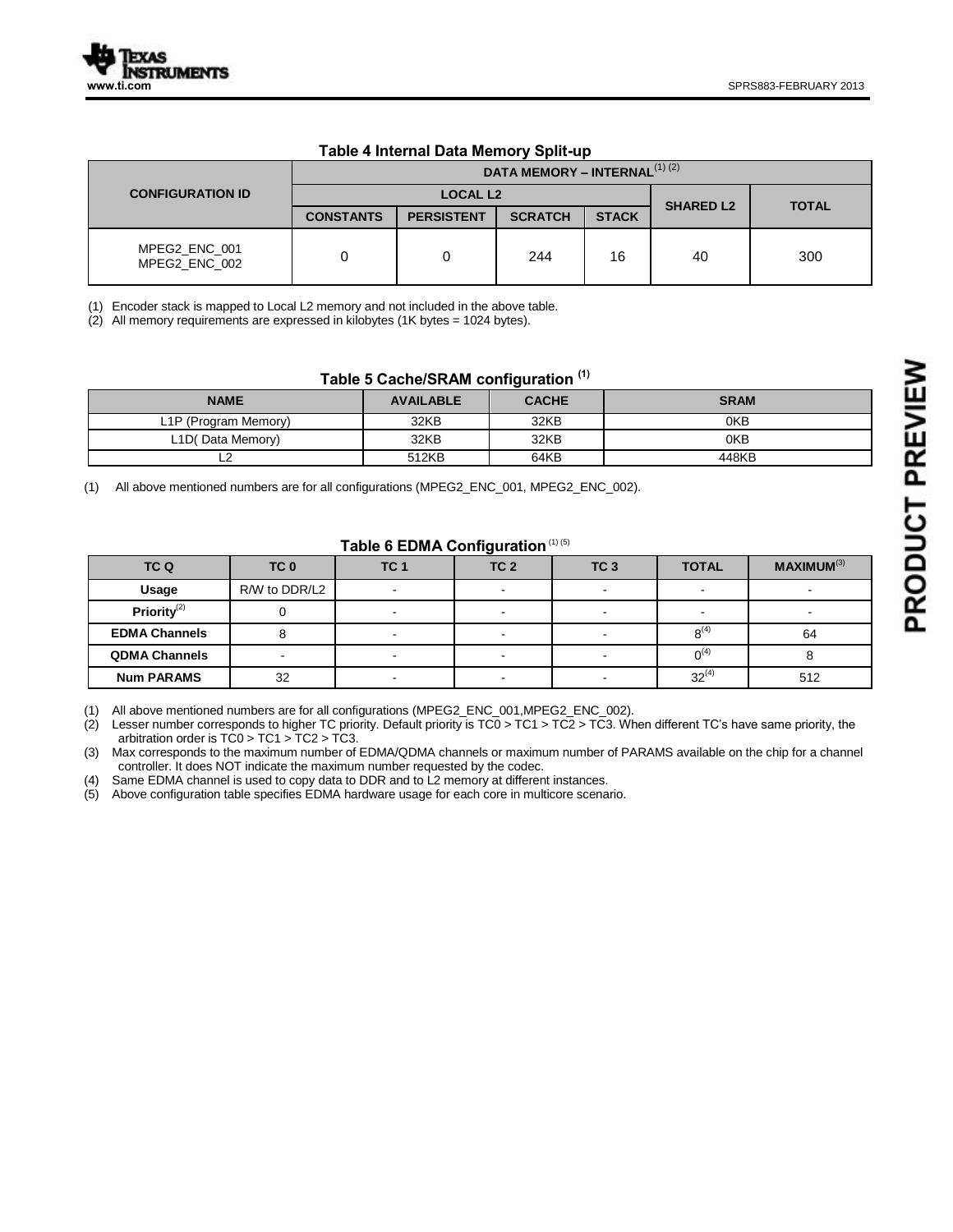

### **Notes**

- I/O buffers:
	- Input buffer size = 3060 K-bytes (for 1920x1088 resolution, YUV420)
	- Output buffer size = 2000 K-bytes (for encoding 1920x1088 resolution)
- None of the output buffers are accessed by DSP cores hence the data should be valid in DDR (not in cache).

# **References**

- ISOIEC 13838-2: MPEG2 Video coding specification
- eXpressDSP Algorithm Interoperability Standard (TMS320 Algorithm Interface Standard)
- MPEG2 Encoder on TMS320C6678 Platform User's Guide

### **Glossary**

| Term      | <b>Description</b>                                                                                       |
|-----------|----------------------------------------------------------------------------------------------------------|
| Constants | Elements that go into .const memory section                                                              |
| Scratch   | Memory space that can be reused across different instances of the algorithm                              |
| Shared    | Sum of Constants and Scratch                                                                             |
| Instance  | Persistent-memory that contains persistent information - allocated for each instance of<br>the algorithm |

## **Acronyms**

| Acronym      | <b>Description</b>                                                                        |
|--------------|-------------------------------------------------------------------------------------------|
| <b>DMA</b>   | <b>Direct Memory Access</b>                                                               |
| ISO/IEC      | International Organization for Standardization/International Electro technical Commission |
| <b>EVM</b>   | <b>Evaluation Module</b>                                                                  |
| <b>MPEG</b>  | Moving Picture Exerts Group                                                               |
| <b>XDAIS</b> | eXpressDSP Algorithm Interface Standard                                                   |
| <b>XDM</b>   | eXpressDSP Digital Media                                                                  |